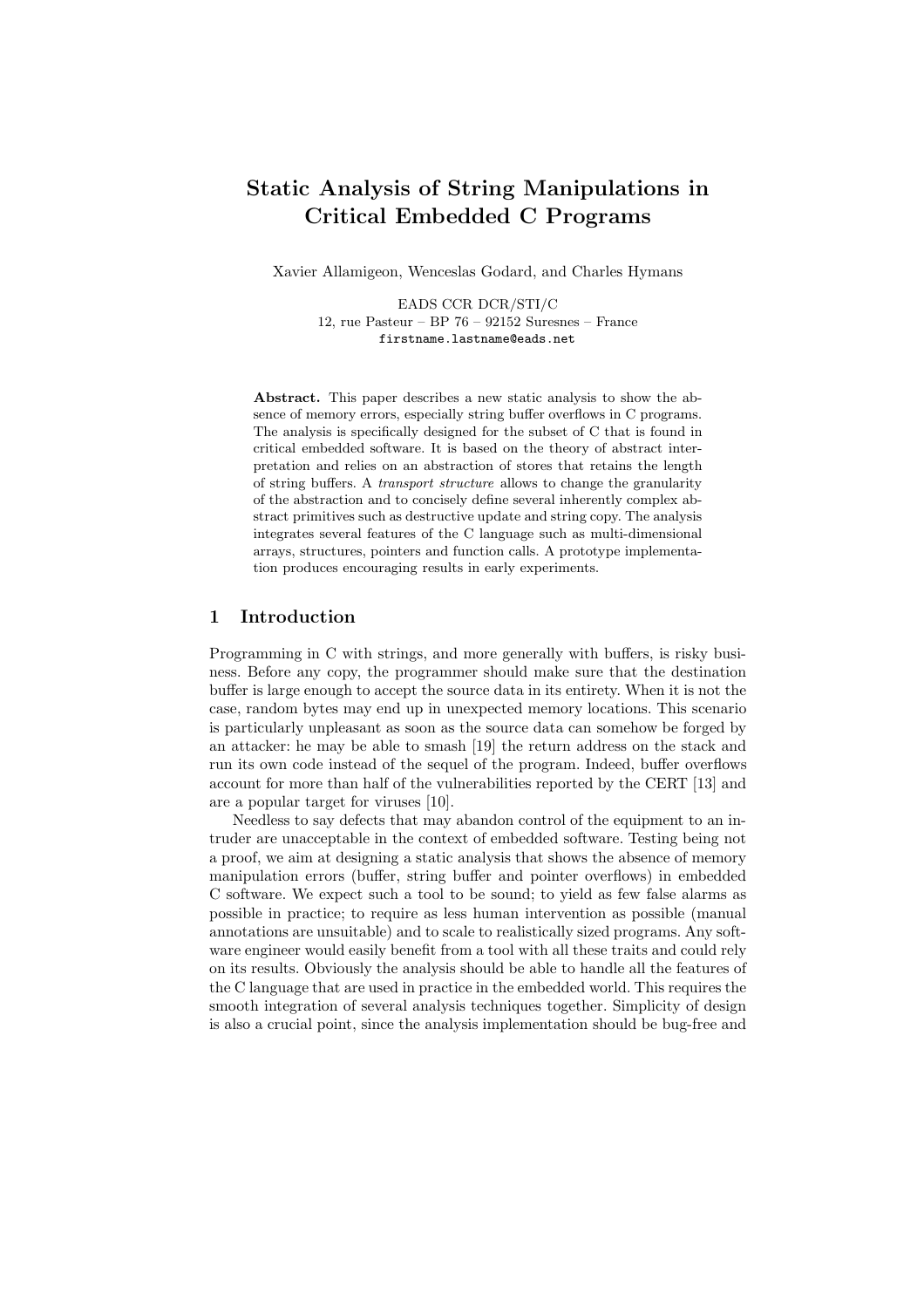

Fig. 1. Syntax

maintainable. This is not an easy task especially for a language as complex as C. To attain these goals we adopt the methodology of abstract interpretation [5]: section 2 presents the subset of C we tackle and its concrete semantics; section 3 describes the abstraction of strings and the sound static analysis algorithm; section 4 shows how string copy operations are handled, and what checks are performed by the tool; sections 5 and 6 address the implementation, experiments and related work.

## 2 Embedded C programs

#### 2.1 Syntax

The C programming language is inherently complex, which makes the formal definition of its semantics a difficult task. Hopefully and for obvious safety reasons, programming critical embedded applications is subject to severe constraints. In practice, only a subset of C is allowed. The main limitation results from the obligation to know at compile time the maximum memory usage of any piece of software. To achieve this, the use of dynamic allocation (function  $\textit{malloc}()$ ) and recursive functions are both forbidden. For the sake of expositional clarity, we set aside some additional features such as numerous C scalar types, union types and goto statements. Dealing with these features brings issues orthogonal to the object of this paper. Some ideas to address these issues may be found in [7, 21]. In the end, we consider the relatively small kernel language with the syntax of figure 1. Complex assignments in C are broken down to simpler assignments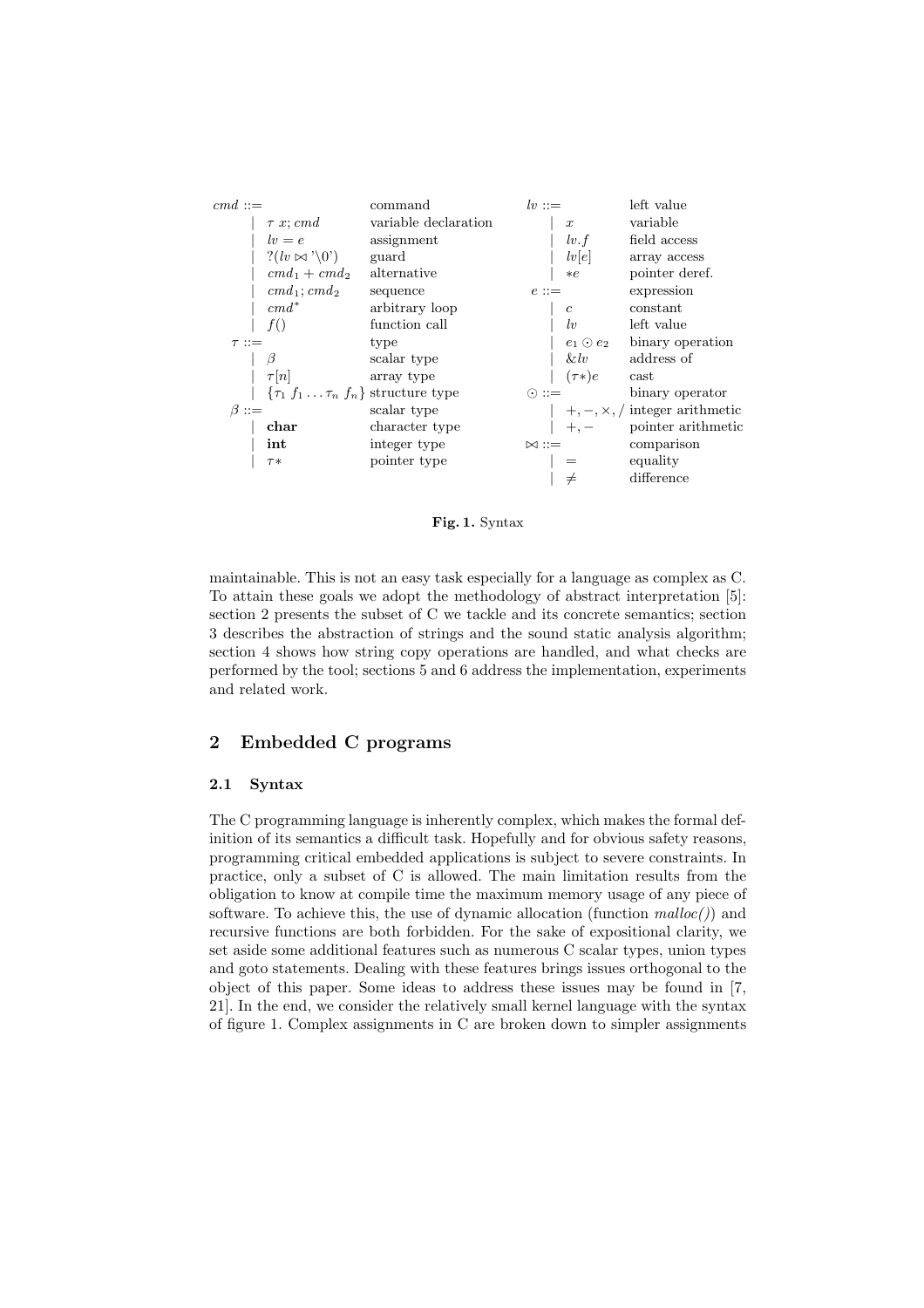between scalar types. All variables declared in a given scope of the program have distinct names.

#### 2.2 Store

A memory address is a pair  $(x, o)$  of a variable identifier in V and an offset. It denotes the  $o<sup>th</sup>$  byte from the address at which the content of variable x is stored. Operation ⊞ shifts an address by a given offset:

$$
(x, o) \boxplus i = (x, o + i)
$$

Programs manipulate three kinds of basic values: integers in  $\mathbb{Z}$ , characters in  $\mathbb{C}$ and pointers in  $\mathbb P$ . For sake of simplicity, integers are unbounded. The nature of characters is left unspecified. It is sufficient to say that there is one null character denoted by '\0'. A pointer is a triple  $\langle a, i, n \rangle$  that references the i<sup>th</sup> byte of a buffer that starts from address a and is n bytes long.

The store maps each allocated address to a basic value. The kind of values stored at a given address never changes. Hence, a store  $\sigma = (\sigma_{\mathbb{Z}}, \sigma_{\mathbb{C}}, \sigma_{\mathbb{P}})$  defined on allocated addresses  $\mathcal{A} = \mathcal{A}_{\mathbb{Z}} \oplus \mathcal{A}_{\mathbb{C}} \oplus \mathcal{A}_{\mathbb{P}}$  belongs to the set:

$$
\Sigma = (\mathcal{A}_{\mathbb{Z}} \to \mathbb{Z}) \times (\mathcal{A}_{\mathbb{C}} \to \mathbb{C}) \times (\mathcal{A}_{\mathbb{P}} \to \mathbb{P})
$$

In this model, any operation that alters the interpretation of data too severely leads to an error at runtime. For instance, a cast from  $\{\text{int } a; \text{int } b\} *$  to  $\text{int} *$  is valid; whereas a cast from int∗ to char∗ is illegitimate.

The layout of memory is given by two functions:  $\mathsf{sizeof}(\tau)$  returns the size of a data of type  $\tau$  and offset(f) the offset of a field f from the beginning of its enclosing structure.

#### 2.3 Semantics

We assign a denotational semantics [29] to the kernel language. In the following, we use notations  $lv : \tau$  and  $e : \tau$  to retrieve the type  $\tau$  of a left value lv or expression  $e$  as computed by a standard C typechecker. A left value lv evaluates to a set of addresses  $\mathcal{L}\{||u||\}$ , as formalized in figure 2. Sets allow to encode both non-determinism and halting behaviours. A pointer of type  $\tau$  can be safely dereferenced, as long as there remains enough space to store an element of type  $\tau$ . Likewise, an expression e of integer type evaluates to a set of integers  $\mathcal{R}_{\mathbb{Z}}\{e\}$ . Notice how an access to some address not allocated in the store of integer halts program execution. We skip the classical definition of relation  $v_1 \odot v_2 \Rightarrow v$  which explicits the meaning of each binary operation. Definitions for expressions of character or pointer type are completely identical. The last four equations in figure 2 define pointer creation and cast.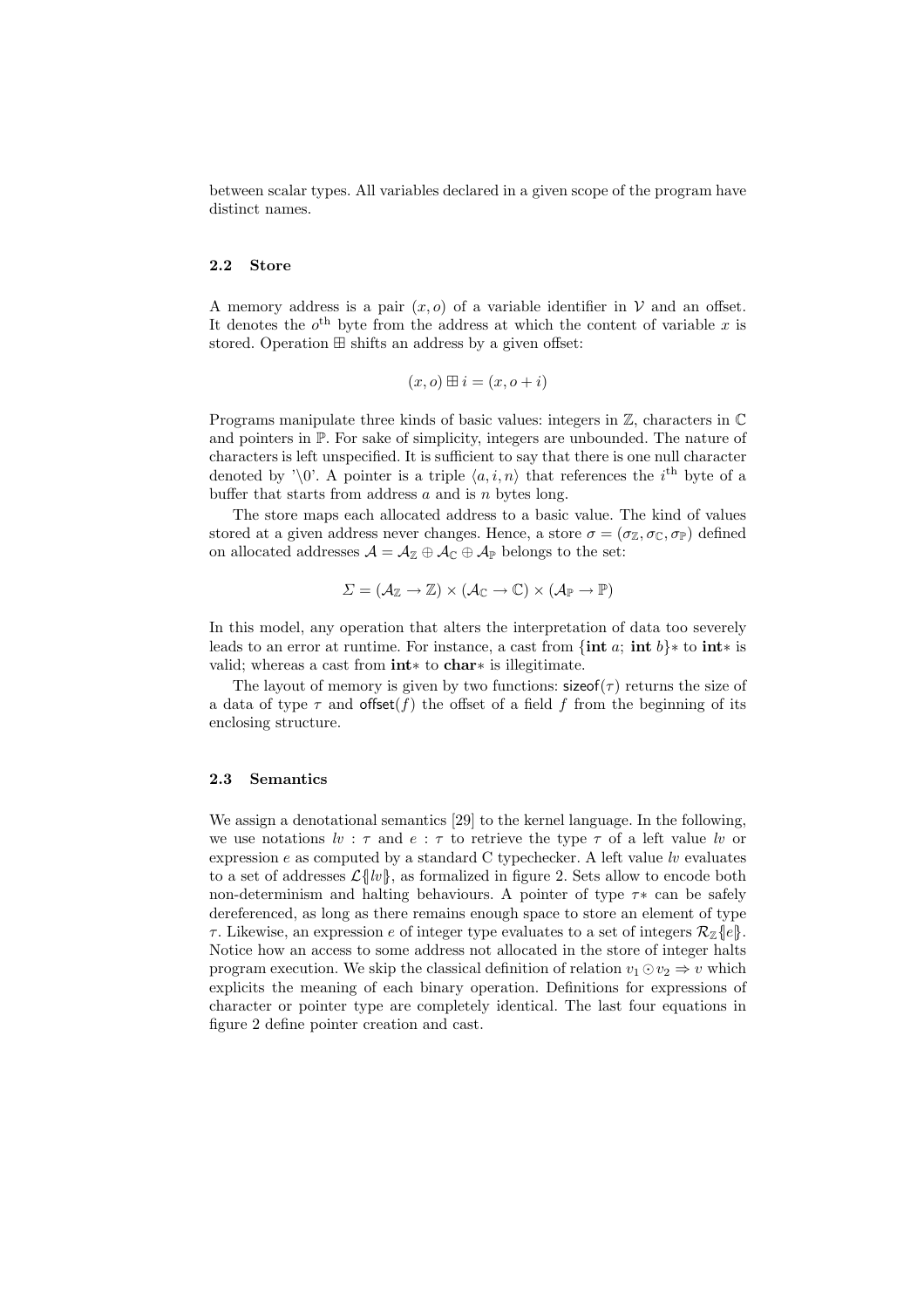$$
\mathcal{L}\{x\}\sigma = \{(x,0)\}\
$$
\n
$$
\mathcal{L}\{lv.f\}\sigma = \{a \boxplus \text{offset}(f) \mid a \in \mathcal{L}\{lv\}\sigma\}
$$
\n
$$
\mathcal{L}\{lv[e]\}\sigma = \{a \boxplus i \times \text{sizeof}(\tau) \mid a \in \mathcal{L}\{lv\}\sigma \land i \in \mathcal{R}_{\mathbb{Z}}\{e\}\sigma \land 0 \leq i < n\}
$$
\nwhere  $lv : \tau[n]$ \n
$$
\mathcal{L}\{\ast e\}\sigma = \{a \boxplus i \mid \langle a, i, n \rangle \in \mathcal{R}_{\mathbb{P}}\{e\}\sigma \land 0 \leq i \leq n - \text{sizeof}(\tau)\}
$$
\nwhere  $l : \tau[n]$ \n
$$
\mathcal{L}\{\ast e\}\sigma = \{c\}
$$
\n
$$
\mathcal{R}_{\mathbb{Z}}\{lc\}\sigma = \{c\}
$$
\n
$$
\mathcal{R}_{\mathbb{Z}}\{lv\}\sigma = \{\sigma_{\mathbb{Z}}(a) \mid a \in \mathcal{L}\{lv\}\sigma \cap \text{dom}(\sigma_{\mathbb{Z}})\}
$$
\n
$$
\mathcal{R}_{\mathbb{Z}}\{e_1 \odot e_2\}\sigma = \{v \mid v_1 \in \mathcal{R}_{\mathbb{Z}}\{e_1\}\sigma \land v_2 \in \mathcal{R}_{\mathbb{Z}}\{e_2\}\sigma \land v_1 \odot v_2 \Rightarrow v\}
$$
\n
$$
\mathcal{R}_{\mathbb{P}}\{\&z\}\sigma = \{\langle (x,0), 0, \text{sizeof}(\tau) \rangle\}
$$
\nwhere  $x : \tau$ \n
$$
\mathcal{R}_{\mathbb{P}}\{\&lv[v.f]\}\sigma = \{\langle a, i, \text{sizeof}(\tau) \rangle \mid a \in \mathcal{L}\{lv.f\}\sigma\}
$$
\nwhere  $lv : f : \tau$ \n
$$
\mathcal{R}_{\mathbb{P}}\{\&lv[e]\}\sigma = \{\langle a, i \times \text{sizeof}(\tau), \text{sizeof}(\tau[n]) \rangle \mid a \in \mathcal{L}\{lv\}\sigma \land i \in \mathcal{R}_{\mathbb{Z}}\{e\}\sigma\}
$$
\nwhere  $lv : \tau$ 

Fig. 2. Semantics of left values and expressions

Three atomic commands operate on the store:

$$
\mathcal{C}\{\tau \ x; cmd\}\sigma = \{\sigma'_{\mathsf{dom}(\sigma)} \mid \sigma_x = \mathcal{I}\{\tau\}(x,0) \land \sigma' \in \mathcal{C}\}\{cmd\}(\sigma \oplus \sigma_x)\}
$$
\nwhere  $\mathsf{dom}(\sigma) \cap \mathsf{dom}(\sigma_x) = \emptyset$   
\n
$$
\mathcal{C}\{|lv = e\}\sigma = \{\sigma[a \mapsto v] \mid a \in \mathcal{L}\{lv\}\sigma \cap \mathsf{dom}(\sigma_x) \land v \in \mathcal{R}_{\mathbb{Z}}\{e\}\sigma\}
$$
\nwhere  $lv, e : \mathbb{Z}$   
\n
$$
\mathcal{C}\{|?(lv \bowtie \neg\vee 0')\}\sigma = \{\sigma \mid v \in \mathcal{R}_{\mathbb{C}}\{|lv\}\sigma \land v \bowtie \neg\vee 0'\}
$$

At variable declaration, a new store fragment  $\sigma_x$  is initialized and concatenated to the existing store, execution then continues until variable  $x$  is eventually deleted from the resulting store. The new store fragment is built by induction on the type of the declared variable:

$$
\mathcal{I}\{\beta\}a = [a \mapsto v]
$$

$$
\mathcal{I}\{\tau[n]\}a = \bigoplus_{0 \le i < n} \mathcal{I}\{\tau\}(a \boxplus i < \text{sizeof}(\tau))
$$

$$
\mathcal{I}\{\{\tau_1 f_1 \dots \tau_n f_n\}\}a = \bigoplus_{0 < i \le n} \mathcal{I}\{\tau_i\}(a \boxplus \text{offset}(f_i))
$$

where v is any value of type  $\beta$  and  $\oplus$  joins two disjoint stores. Assignments come in three flavours, one for each basic type: integer, character and pointer. Here, we only describe the integer assignment since the other two are completely similar. Assignment to a non-allocated address brings the program to a halt. Guards let execution continue when the store satisfies the boolean condition. We consider only equality or disequality with the null character even though other kinds of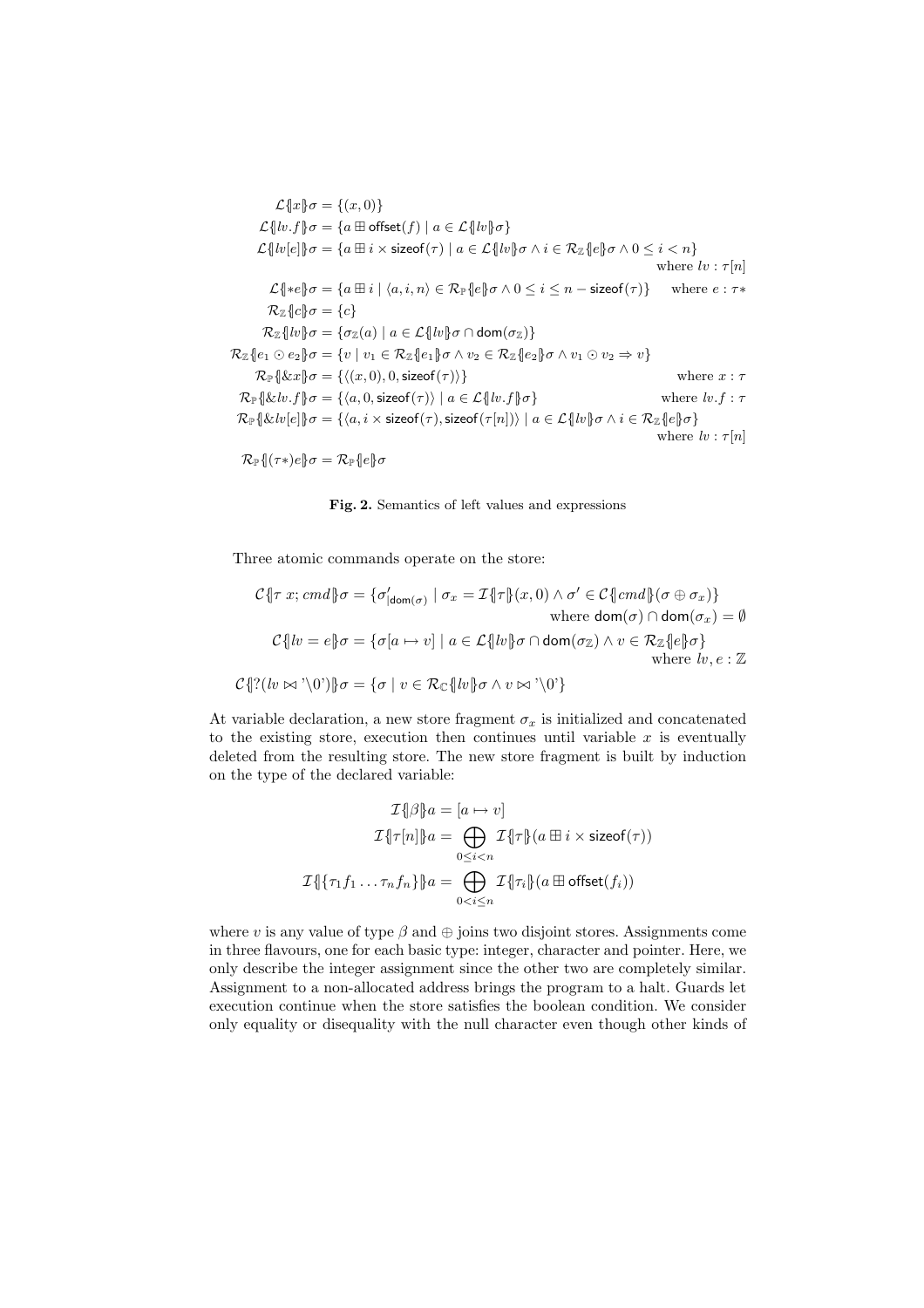$$
\mathbb{C}^{\sharp} = \{\bot_{\mathbb{C}}, \mathbf{0}, \mathbf{1}, \top_{\mathbb{C}}\} \qquad \mathbb{Z}^{\sharp} = (\overline{\mathbb{Z}} \times \overline{\mathbb{Z}})_{\bot} \qquad \mathbb{A}^{\sharp} = (\mathcal{V} \times \mathbb{Z}^{\sharp})_{\bot}^{\top}
$$
  
\n
$$
\gamma_{\mathbb{C}}(\bot_{\mathbb{C}}) = \emptyset \qquad \gamma_{\mathbb{C}}(\top_{\mathbb{C}}) = \mathbb{C} \qquad \gamma_{\mathbb{Z}}(\bot_{\mathbb{Z}}) = \emptyset \qquad \gamma_{\mathbb{A}}(\bot_{\mathbb{A}}) = \emptyset
$$
  
\n
$$
\gamma_{\mathbb{C}}(\mathbf{0}) = \{\check{\ } \backslash 0\}' \qquad \gamma_{\mathbb{Z}}([l; u]) = \{i \mid l \le i \le u\} \qquad \gamma_{\mathbb{A}}(\top_{\mathbb{A}}) = \mathbb{A}
$$
  
\n
$$
\gamma_{\mathbb{C}}(\mathbf{1}) = \mathbb{C} \setminus \{\check{\ } \backslash 0\}' \qquad \qquad \gamma_{\mathbb{P}}(\bot_{\mathbb{P}}) = \emptyset
$$
  
\n
$$
\gamma_{\mathbb{P}}(\bot_{\mathbb{P}}) = \emptyset
$$
  
\n
$$
\gamma_{\mathbb{P}}(A, I, N) = \{\langle a, i, n \rangle \mid a \in \gamma_{\mathbb{A}}(A) \land i \in \gamma_{\mathbb{Z}}(I) \land n \in \gamma_{\mathbb{Z}}(N)\}
$$

Fig. 3. Abstract addresses and values

guards may easily be handled. The remaining commands control the flow of execution:

$$
C \{cmd_1 + cmd_2\} \sigma = C \{cmd_1\} \sigma \cup C \{cmd_2\} \sigma
$$
  
\n
$$
C \{cmd_1; cmd_2\} \sigma = C \{cmd_2\} (C \{cmd_1\} \sigma)
$$
  
\n
$$
C \{cmd^*\} \sigma = \mathsf{lfp}_\emptyset \ \mathbb{F}_\sigma
$$
  
\n
$$
\mathbb{F}_{\sigma_0}(X) = \{\sigma_0\} \cup \{\sigma' \mid \sigma \in X \land \sigma' \in C \{cmd\} \sigma\}
$$
  
\n
$$
C \{f()\} \sigma = C \{cmd\} \sigma
$$
 where *cmd* is the body of function *f*

A program P consists of a set of functions and a main command which is executed in an initially empty store:  $\{P\} = \mathcal{C} \{cmd\}\varepsilon$ .

## 3 Static analysis

We wish to automatically verify that all string manipulations in a program are innocuous. This is, by nature, an undecidable problem. So, we design a static analysis that computes an approximate but sound representation of all the stores that result from the execution of a program. Following the methodology of abstract interpretation [5], an abstraction of sets of stores is first devised. The analysis algorithm is then systematically derived thanks to this abstraction from the concrete semantics. The results of the analysis are used to check as many potentially dangerous memory operations as possible and to emit warnings in other cases.

#### 3.1 Abstract values, integer and pointer stores

Figure 3 lists the abstract domains and concretization functions used for sets of addresses and values. These abstractions are all built from well-known standard domains: integers are represented by ranges [5]; characters thanks to the domain of equality/disequality with the null character; a pair of a variable identifier and a range of possible offsets stands for a set of addresses; and abstract pointers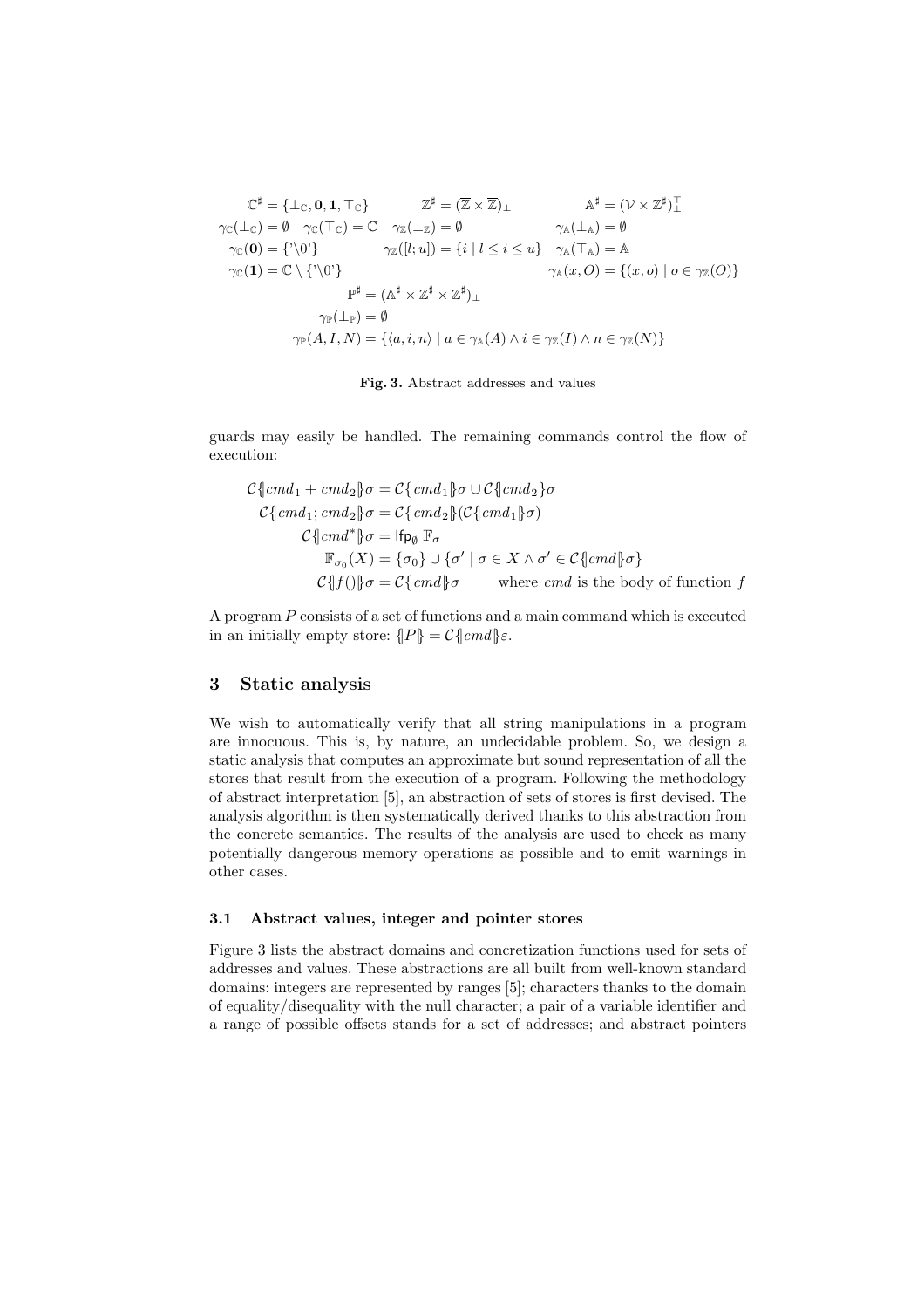are triples made of an abstract address, followed by two ranges for possible offsets and sizes. We use the standard set notations for all operations on ranges:  $(\subseteq, \cap, \min, \max)$ . Moreover,  $I_1 \vee I_2$  denotes the smallest range that contains both  $I_1$  and  $I_2$ ;  $I \setminus \{n\}$  the smallest range that contains all elements in I except n;  $I + n (I - n)$  is the range obtained after the addition (subtraction) of n to all the elements in I.

The abstract domain  $(D, \gamma)$  of the analysis is built as the product of three domains: one for each type of basic value. An abstract store  $S$  is thus a triple  $(S_{\mathbb{Z}}, S_{\mathbb{P}}, S_{\mathbb{C}})$ . Abstract integer  $S_{\mathbb{Z}}$  and pointer  $S_{\mathbb{P}}$  stores map each allocated address to an abstract value of corresponding type. A fully fledged description of these standard non-relational domains is skipped. On the other hand, the abstract character store  $S_{\mathbb{C}}$ , being the object of our study, is discussed at length in the next section.

#### 3.2 Abstract character store

A string in C is a sequence of characters stored in memory. The first null character  $(\sqrt{0})$  signals the end of the string. If no null character is found before the end of the allocated area, then the string is not well-formed. Hence the length of a string stored on a buffer  $(a : n)$  of n consecutive bytes starting at address a in a store  $\sigma$  is:

$$
strlen_{\sigma}(a:n) = \min(\{n\} \cup \{l \mid 0 \le l < n \land \sigma(a \boxplus l) = \text{'\{0'\}})
$$

Now, in order to prove the correctness of string manipulations it is necessary to at least retain some information about the length of the various strings in the store.

Let  $\pi$  be a partition of the set of all allocated addresses, such that each element in the partition is a connected set (a buffer). The abstract store maps each buffer in the partition to a range that approximates the possible lengths of the string stored on that buffer:

$$
\Sigma^{\sharp} = (\pi \to \mathbb{Z}^{\sharp})_{\perp}
$$
  
\n
$$
\gamma(S) = \{ \sigma \mid \forall b \in \pi : \operatorname{strlen}_{\sigma}(b) \in \gamma_{\mathbb{Z}}(S(b)) \}
$$
  
\n
$$
\gamma(\perp) = \emptyset
$$

Several primitives operate on the domain of character store. Each primitive obeys a soundness condition. Normalization returns the empty store as soon as any buffer is associated with an empty range:

$$
\eta(S) = \begin{cases} \bot & \text{if } \exists b : S(b) = \bot_{\mathbb{Z}} \\ S & \text{otherwise} \end{cases}
$$

Normalization preserves the meaning of the abstract store, thus:  $\gamma(\eta(S)) = \gamma(S)$ . From now on, we assume that the store is always in normal form so that no abstract length can ever be the empty range. A new abstract store with no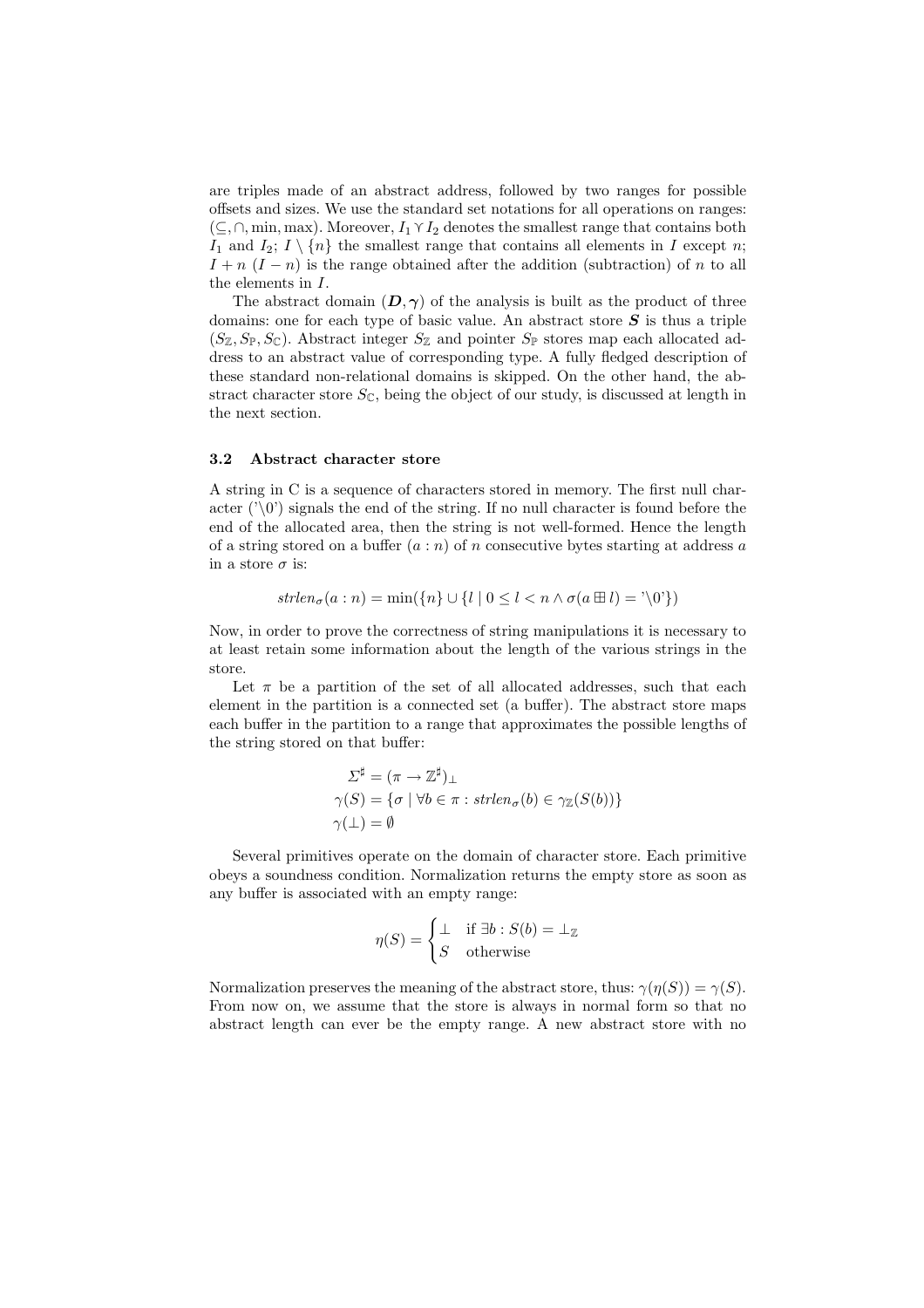information at all may be created using primitive universe from a partition  $\pi$ . It is such that for any buffer  $(a : n)$  in  $\pi$ :

$$
\mathsf{universe}(\pi)(a:n) = [0;n]
$$

It is straightforward to show that:  $(A \to \mathbb{C}) \subseteq \gamma(\text{universe}(\pi))$ . Abstract stores  $S_1$  and  $S_2$  defined on the same partition  $\pi$  can be compared:

$$
S_1 \sqsubseteq S_2 \Longleftrightarrow (S_1 = \bot \lor (S_2 \neq \bot \land \forall b \in \pi : S_1(b) \subseteq S_2(b)))
$$
  

$$
\Longleftrightarrow \gamma(S_1) \subseteq \gamma(S_2)
$$

Abstract join ⊔ and meet ⊓ operations are performed pointwise. To deal with variable declarations, we need to concatenate stores of disjoint domains and remove all the buffers allocated for a given variable:

$$
\bot \oplus S = S \oplus \bot = \bot
$$
  
\n
$$
S_1 \oplus S_2 = S_1 S_2
$$
  
\n
$$
S \setminus x = S_{|\{(a:n) \in \pi | a = (y,o) \land y \neq x\}}
$$

These operations verify the following set inequalities:

$$
\gamma(S_1) \cup \gamma(S_2) \subseteq \gamma(S_1 \cup S_2)
$$

$$
\gamma(S_1) \cap \gamma(S_2) \subseteq \gamma(S_1 \cap S_2)
$$

$$
\{\sigma_1 \sigma_2 \mid \sigma_1 \in \gamma(S_1) \land \sigma_2 \in \gamma(S_2)\} \subseteq \gamma(S_1 \oplus S_2)
$$

$$
\{\sigma_{|\{(y,o)\in \mathcal{A}|y \neq x\}} \mid \sigma \in \gamma(S)\} \subseteq \gamma(S \setminus x)
$$

Boolean conditions present in if statements, switches and loops must be taken into account in order to produce sufficiently precise results. Primitive guard constrains the store according to an equality or disequality comparison with character  $'\0$ :

$$
\{\sigma \mid \sigma \in \gamma(S) \land a \in \gamma(A) \cap A \land \sigma(a) \bowtie \langle 0 \rangle\} \subseteq \gamma(\mathsf{guard}(A \bowtie \langle 0 \rangle, S))
$$

Suppose the constraint implies that there is at least one  $\sqrt{0}$  character in a memory region that spans from address  $(x, o_1)$  to address  $(x, o_2)$ . Suppose further that this region is contained in a unique buffer  $(a : n)$  of the partition. Then, the length of a string starting in a is necessarily smaller than the distance  $\delta$  from a to  $(x, o_2)$ . Hence:

$$
\mathsf{guard}((x, [o_1; o_2]) = \langle 0, S \rangle = \eta(S[a : n \mapsto S(a : n) \cap [0; \delta]])
$$

Similarly, suppose now that the value stored at address  $(x, o)$  is not the '\0' character. If address  $(x, o)$  belongs to some buffer  $a : n$  of the partition and  $\delta$  is the distance from  $a$  to  $(x, o)$ , then:

$$
\text{guard}((x, [o; o]) \neq \text{'\textbackslash} 0', S) = \eta(S[b \mapsto S(b) \setminus \{\delta\}])
$$

In all other cases, guard simply leaves the store unchanged:

$$
\mathsf{guard}(A \bowtie \text{'\textbackslash} 0', S) = S
$$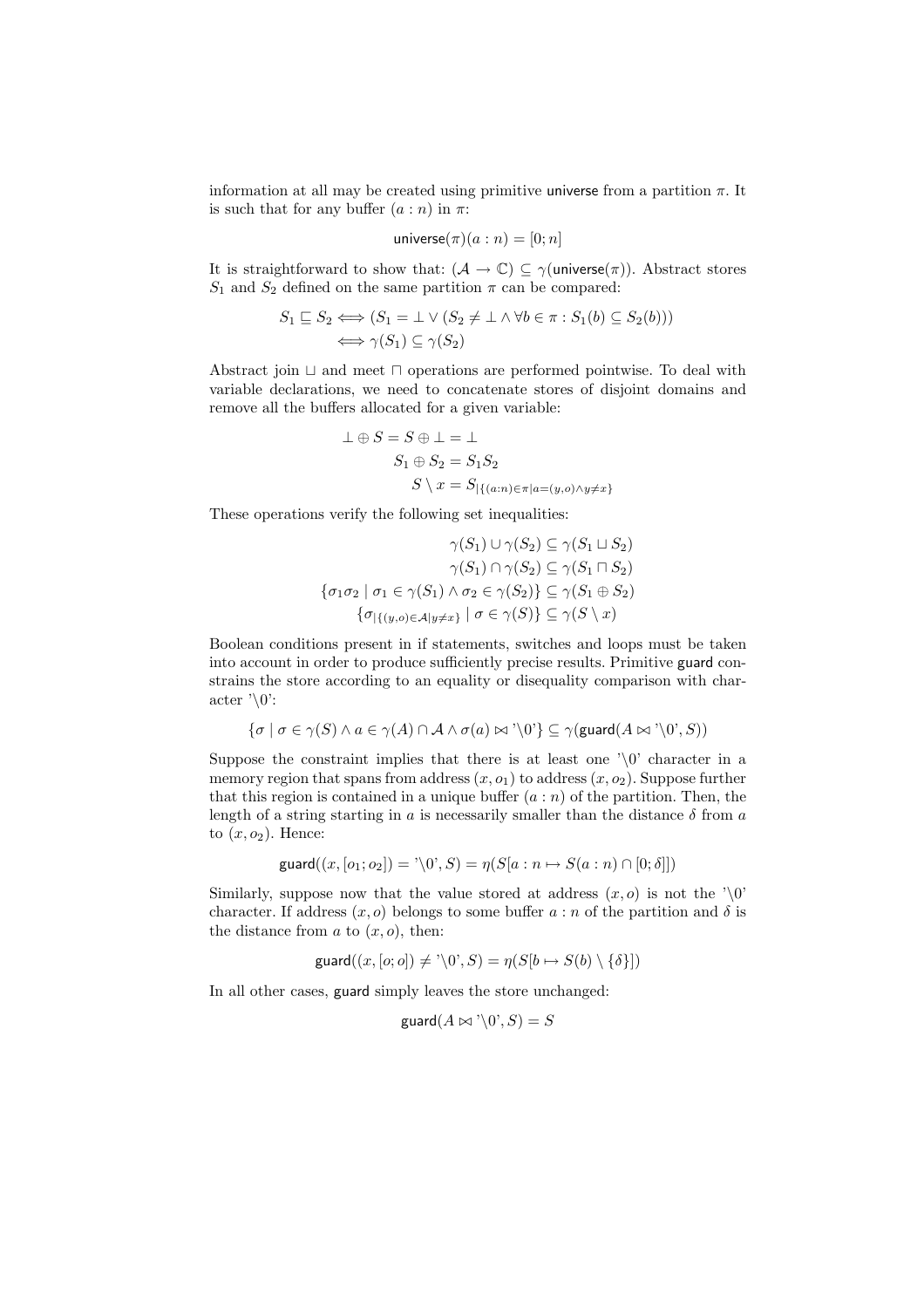Transport structure and store accesses. Operations to read and write in the store are primordial to the analysis. However they are not easily defined mainly because the region in memory that is impacted by the operation does not necessarily coincide with a particular buffer in the partition. In order to alleviate this difficulty, we first devise transformations on the abstract store that allow to change the underlying partition. Transformation cut  $C_{\delta}$  splits the buffer b into two consecutive buffers  $b_1$  and  $b_2$  of respective sizes  $\delta$  and n; the reverse transformation glue  $G_{\delta}$  lumps together two buffers that are *contiguous*:

$$
\mathsf{C}_{\delta}([b \mapsto L]) = \begin{cases} [b_1 \mapsto [\delta; \delta]; b_2 \mapsto L - \delta] & \text{if } \delta \le \min(L) \\ [b_1 \mapsto L \cap [0; \delta]; b_2 \mapsto [0; n]] & \text{otherwise} \end{cases}
$$
\n
$$
\mathsf{G}_{\delta}([b_1 \mapsto K; b_2 \mapsto L]) = \begin{cases} [b \mapsto K \vee (L + \delta)] & \text{if } \delta \in K \\ [b \mapsto K] & \text{otherwise} \end{cases}
$$

Both operations are sound in that their result includes at least all the concrete stores originally present:

$$
\gamma(S \oplus [b \mapsto L]) \subseteq \gamma(S \oplus C_{\delta}([b \mapsto L]))
$$
  

$$
\gamma(S \oplus [b_1 \mapsto K; b_2 \mapsto L]) \subseteq \gamma(S \oplus G_{\delta}([b_1 \mapsto K; b_2 \mapsto L]))
$$

Building on glue and cut, there is a simple algorithm to move from any partition  $\pi_1$  to another  $\pi_2$  (of course,  $\pi_1$  and  $\pi_2$  must be defined on the same set of allocated addresses). Starting from  $\pi_1$ , the first step consists in splitting buffers until we get to the coarsest partition which is finer than both  $\pi_1$  and  $\pi_2$ . Then, in a second step buffers are glued together to get back to  $\pi_2$ . Let us introduce two very useful shortcut notations built on top of this algorithm. In the following, all addresses in buffer  $b = (a : n)$  are allocated (i.e.  $b \subseteq \mathcal{A}$ ):

- $\Phi S(b)$  minimally modifies the store so as to include buffer b in the resulting partition and then returns the value associated with this buffer. More accurately, let  $\pi \oplus \{(a_1 : n_1) \dots (a_k : n_k)\}\)$  be the initial partition, where all buffers that overlap b are listed in increasing order as  $(a_1 : n_1)$  to  $(a_k : n_k)$ . Then the destination partition is  $\pi \oplus \{(a_1 : \delta), (a : n), (a \boxplus n : \delta')\}$ , where  $\delta$ and  $\delta'$  are the respective distances from  $a_1$  to  $a$  and from  $a \boxplus n$  to  $a_k \boxplus n_k$ ,
- $-\Phi S[b \mapsto L]$  transforms the partition to add buffer b as previously explained, updates its value with L and translates back to the initial partition.

Memory accesses can now be described by the equations of figure 4. Let us comment the cases when the abstract address A that is read or written is of the form  $(x, [o_1; o_2])$  and all the addresses from  $(x, o_1)$  to  $(x, o_2)$  are allocated. In this case, the buffer b that corresponds to A starts in  $(x, o_1)$  and stretches over  $n = (o_2 - o_1 + 1)$  bytes. Thanks to the previously introduced transformations, we can easily convert the abstract store so that buffer b belongs to the partition. Then, to evaluate the value that is read, we apply function  $eval_n$  to the abstract length  $L$  associated with  $b$ . There are three cases: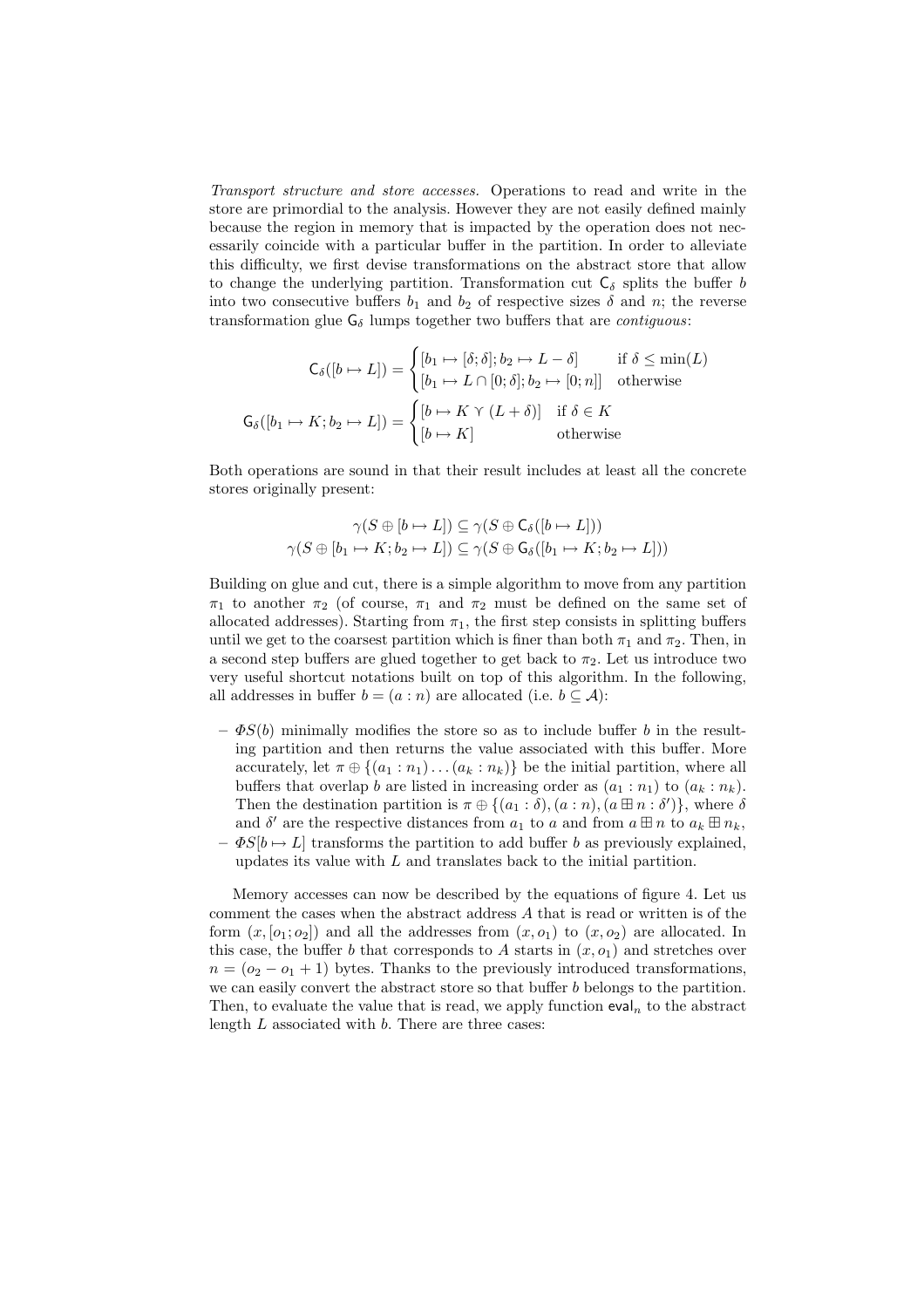$$
\text{read}(S, A) = \begin{cases} \bot_{\mathbb{C}} & \text{if } S = \bot \vee A = \bot_{\mathbb{A}} \\ \text{eval}_{|b|}(\Phi S(b)) & \text{if } A = (x, O) \wedge b = \text{tobuff}(A) \wedge b \subseteq A \\ \top_{\mathbb{C}} & \text{otherwise} \end{cases}
$$
\n
$$
\text{write}(S, A, V) = \begin{cases} \bot & \text{if } S = \bot \vee A = \bot_{\mathbb{A}} \vee V = \bot_{\mathbb{Z}} \\ \Phi S[b \mapsto \text{update}_{|b|}(S(b), V)] & \text{if } A = (x, O) \wedge b = \text{tobuff}(A) \wedge b \subseteq A \\ \text{universe}(\pi) & \text{otherwise} \end{cases}
$$
\n
$$
\text{tobuff}(x, [o_1; o_2]) = ((x, o_1) : (o_2 - o_1 + 1))
$$

$$
\text{eval}_n(L) = \begin{cases} \n0 & \text{if } n = 1 \land L = [0; 0] \\ \n1 & \text{if } L = [n; n] \\ \n\top_{\mathbb{C}} & \text{otherwise} \n\end{cases} \qquad \text{update}_n([l; u], \mathbf{0}) = [0; \min(u, n - 1)] \\ \text{update}_n([l; u], \mathbf{1}) = \begin{cases} \n[1; 1] & \text{if } n = 1 \\ \n[l; n] & \text{otherwise} \n\end{cases}
$$



- when the buffer contains only one character that is equal to  $\Diamond 0$ , then 0 is returned,
- when  $L = [n; n]$ , the first '\0' character is not in the buffer, so the returned value is 1,
- in all other cases, there is insufficient information to conclude and  $\top_{\mathbb{C}}$  is returned.

The intuition that motivates definition of function update goes as follows:

- After a  $\Diamond$  character is written somewhere in the buffer, we can be sure that the length is strictly less than its size *n*. Moreover, previous  $\sqrt{0'}$  characters remain so that  $update_n([l; u], \mathbf{0}) = [0; min(u, n - 1)].$
- If exactly one non-null character is copied in a buffer of size  $n = 1$ , then the first '\0' can not be at index 0, so  $\text{update}_1(L, \mathbf{0}) = [1; 1].$
- In the remaining cases when a non-null character is written, it may erase the first  $\Diamond$  character in the buffer, so that the length of the string may be unbounded. Since non-null characters are untouched, the information about the lower bound on the possible string lengths is kept, thus  $update_n([l; u], 0) =$  $[l; n]$ .
- At last, when an unknown value is copied, all information is lost.

These operations are sound with respect to:

$$
\{\sigma(a) \mid \sigma \in \gamma(S) \land a \in \gamma_{\mathbb{A}}(A) \cap \text{dom}(\sigma)\} \subseteq \gamma_{\mathbb{C}}(\text{read}(S, A))
$$

$$
\{\sigma[a \mapsto v] \mid \sigma \in \gamma(S) \land a \in \gamma_{\mathbb{A}}(A) \cap \text{dom}(\sigma) \land v \in \gamma_{\mathbb{C}}(V)\} \subseteq \gamma(\text{write}(S, A, V))
$$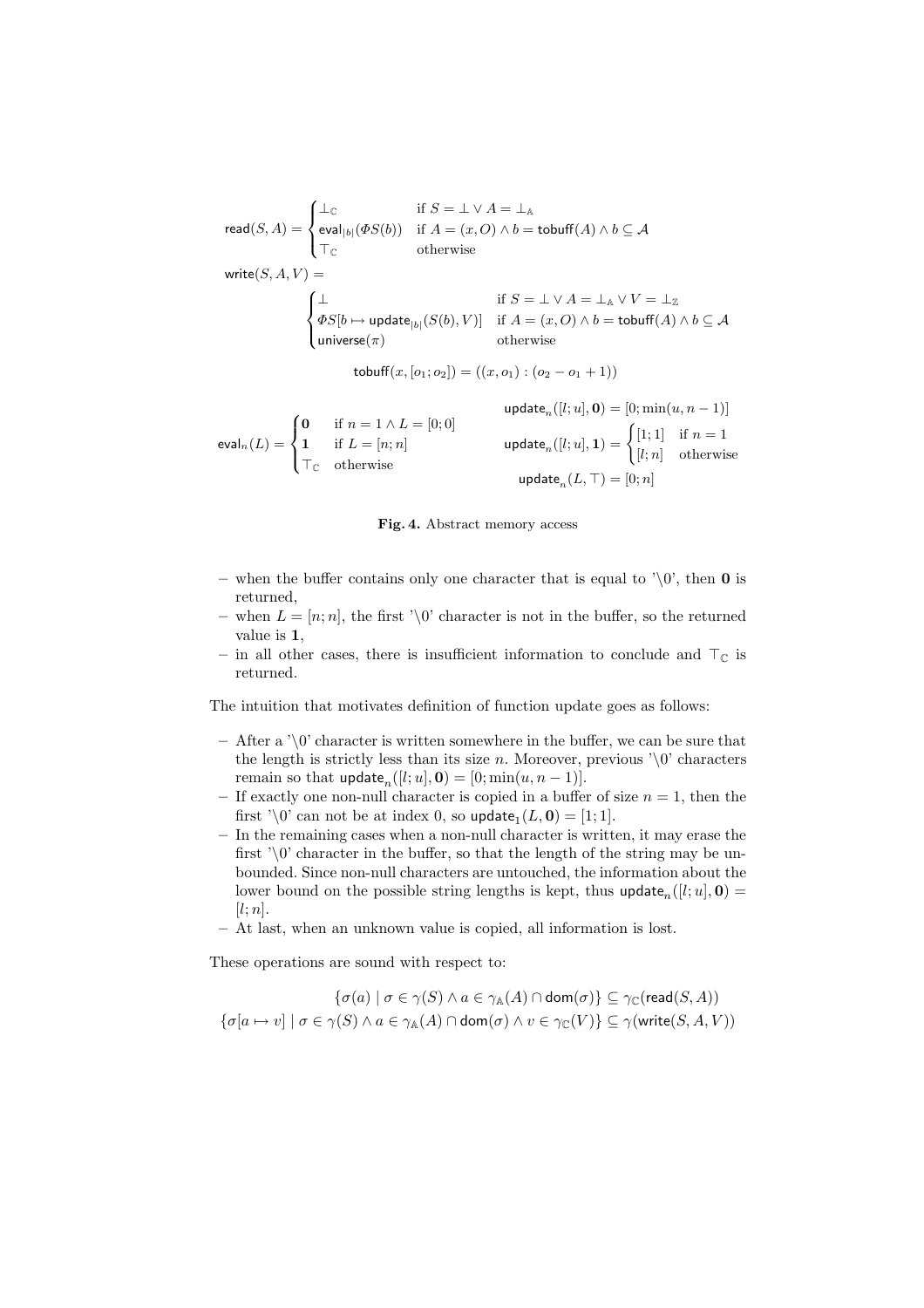$$
\mathcal{R}_{\mathbb{C}}[\![c]\!] \mathcal{S} = \begin{cases} \mathbf{0} & \text{if } c = \text{``}\mathbb{O}^{\prime} \\ \mathbf{1} & \text{otherwise} \end{cases} \qquad \qquad \mathcal{I}[\![\mathbf{char}[n]\!] \mathbf{a} = (\bot, \bot, \mathbf{universe}(\{(a, 1)\})) \\ \mathbf{1} & \text{otherwise} \end{cases} \\ \mathcal{R}_{\mathbb{C}}[\![lv]\!] \mathcal{S} = \text{read}(\mathcal{S}_{\mathbb{C}}, \mathcal{L}[\![lv]\!] \mathcal{S}) \qquad \mathcal{I}[\![\{\tau_1 f_1 \dots \tau_n f_n\}]\!] \mathbf{a} = \bigoplus_{0 \leq i \leq n} \{\mathcal{I}[\![\tau_i]\!](a \boxplus \mathbf{o}\text{-ffset}(f_i))\}
$$

$$
\mathcal{C}[\![\tau x; cmd]\!]S = \mathcal{C}[\![cmd]\!](S \oplus \mathcal{I}[\![\tau]\!](x,0)) \setminus x
$$
  

$$
\mathcal{C}[\![lv = e]\!](S_{\mathbb{Z}}, S_{\mathbb{P}}, S_{\mathbb{C}}) = (S_{\mathbb{Z}}, S_{\mathbb{P}}, \text{write}(S_{\mathbb{C}}, \mathcal{L}[\![lv]\!]S, \mathcal{R}_{\mathbb{C}}[\![e]\!])) \quad \text{where } \text{ } w, e : \text{char}
$$
  

$$
\mathcal{C}[\![?(\text{ } l v \bowtie \text{'} \backslash 0')]\!](S_{\mathbb{Z}}, S_{\mathbb{P}}, S_{\mathbb{C}}) = (S_{\mathbb{Z}}, S_{\mathbb{P}}, \text{guard}(\mathcal{L}[\![lv]\!]S \bowtie \text{'} \backslash 0', S_{\mathbb{C}}))
$$
  

$$
\mathcal{C}[\![cmd_1 + cmd_2]\!]S = \mathcal{C}[\![cmd_1]\!]S \sqcup \mathcal{C}[\![cmd_2]\!]S
$$
  

$$
\mathcal{C}[\![cmd_1; cmd_2]\!]S = \mathcal{C}[\![cmd_2]\!](\mathcal{C}[\![cmd_1]\!]S)
$$
  

$$
\mathcal{C}[\![cmd^*]\!]S = \text{lip}_\bot \ \mathbb{F}_S^\sharp
$$
  

$$
\mathbb{F}_{S_0}^\sharp(S) = S_0 \sqcup \mathcal{C}[\![cmd]\!]S \qquad \text{where } \text{cmd is the body of function } f
$$

Fig. 5. Abstract evaluation, initialization and execution of commands

### 3.3 Abstract semantics

Building on the previous primitives, the static analysis computes abstract stores while mimicking the concrete semantics. Figure 5 presents the definition that are specifically related to the handling of characters and strings. The remaining aspects of the analysis are standard and thus not thoroughly described here.

Let us paraphrase some of the most spicy equations:

- $-$  To initialize a zone of memory starting at address  $\alpha$  with a single character or with an array of n characters,  $\mathcal{I}\{\tau\}$ a creates a store whose partition is reduced to a unique buffer of size 1 or  $n$  and that contains no information,
- Non-deterministic choice amounts to abstract join and the sequence to function composition,
- The abstract store after a loop is the result of an abstract fixpoint computation. The constructive version of Tarski's theorem [6] suggests a naive algorithm: starting from  $\perp$ , the successive iterates of  $\mathbb{F}^{\sharp}$  are computed until stabilization. In practice other more complex algorithms [31], the use of widening, and loop unfolding may be safely applied.

Theorem 1 (Soundness). The abstract semantics of a command cmd on an abstract store  $S$  includes all stores that are obtained by any run of the command starting from some initial store in  $\gamma(S)$ :

$$
\{\sigma' \mid \sigma \in \gamma(\mathbf{S}) \land \sigma' \in \mathcal{C} \{ \text{cmd} \} \sigma \} \subseteq \gamma(\mathcal{C}[\![\text{cmd}]\!] \mathbf{S})
$$

Proof. The proof is done by structural induction on the syntax of commands. It reduces to the assembly of the various atomic soundness conditions of each primitive.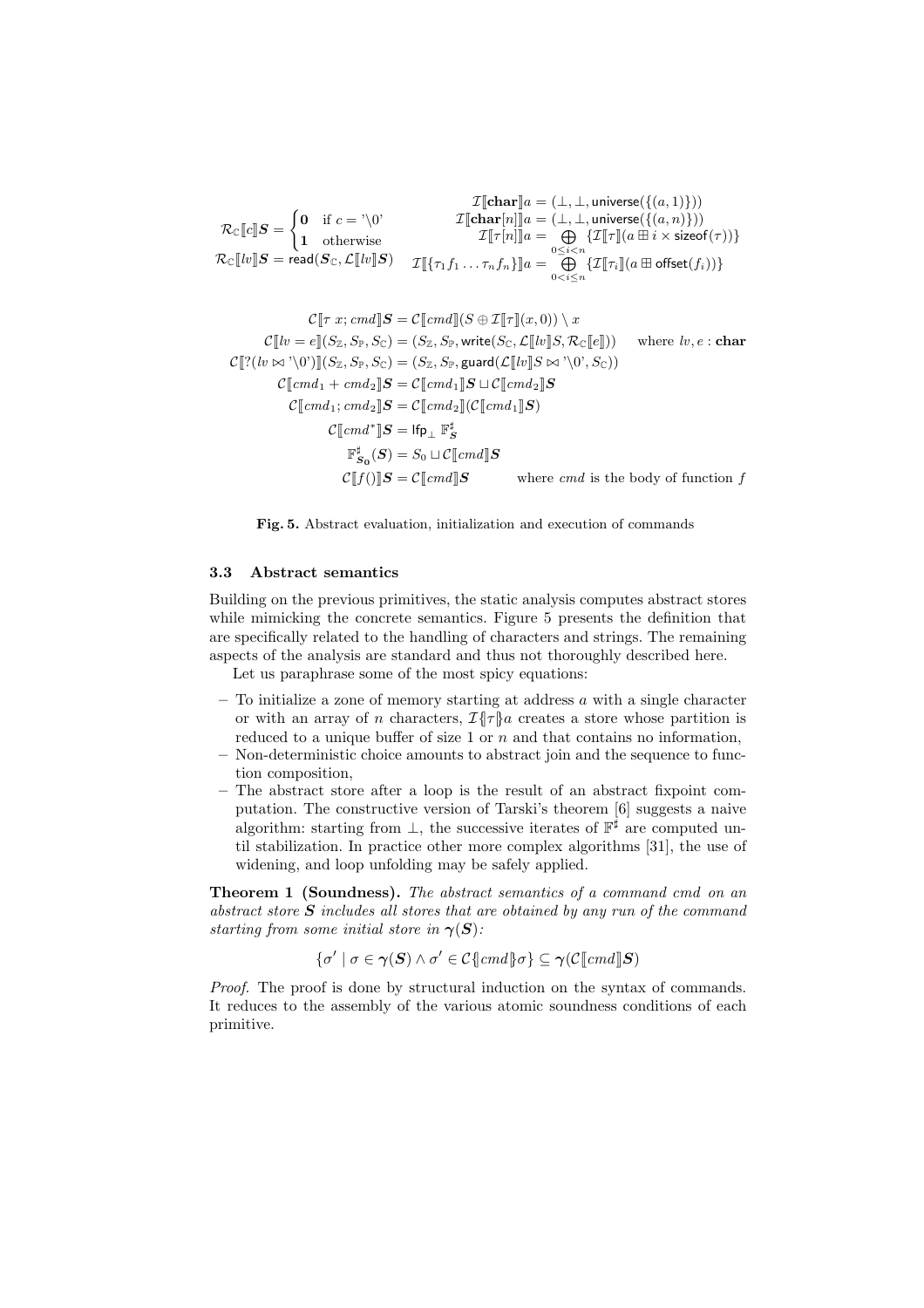Note, that since, our static analysis is built in a modular way, it would be possible to replace some components to improve either precision or efficiency and still retain the overall soundness theorem. In particular any other non-relational numerical domain can be easily used instead of ranges.

Example 1. Here are the invariants collected by the static analysis with the character store for a small example:

| 10: $char$ buf $[10]$ ;    | $(buf, 0): 10 \mapsto [0; 10]$ |
|----------------------------|--------------------------------|
| 11: buf $[0] = 'a';$       | $(buf, 0): 10 \mapsto [1; 10]$ |
| 12: buf [4] = $\sqrt{0}$ ; | $(buf, 0): 10 \mapsto [1; 4]$  |
| 13: buf $[1] = 'b';$       | $(buf, 0): 10 \mapsto [2; 10]$ |
| 14: buf [2] = $\sqrt{0}$ ; | $(buf, 0): 10 \mapsto [2; 2]$  |

The partition is reduced to one buffer that starts at (buf, 0) of 10 bytes. Let us delve into the details of the computation from label l2 to l3. The tool reaches label l2 with the knowledge that the length of buf is greater than 1:

```
(buf, 0) : 10 \mapsto [1; 10]
```
The partition is split in three around the zone that is being written:

```
(buf, 0) : 4 \mapsto [1; 4](buf, 4) : 1 \mapsto [0; 1](buf, 5) : 5 \mapsto [0; 5]
```
The null character is written in buffer  $(\text{buf}, 4) : 1$ , using primitive update:

```
(buf, 0) : 4 \mapsto [1; 4](buf, 4) : 1 \mapsto [0; 0](buf, 5) : 5 \mapsto [0; 5]
```
At last, the buffers are glued together to restore the initial partition:

$$
(\mathtt{buf},0):10\mapsto [1;4]
$$

Note that at instruction 13, after character 'b' is written at index 1 of buf, the upper bound on the length of the string is forgotten. This is indeed necessary. Consider the concrete store where the first '\0' character is exactly at index 1; since it is overwritten by a non-null character and the tool has no information about the position of the remaining  $\sqrt{0}$  characters after the first one, the new length is unknown.

Imagine now that the previous example were ended by a call to strcpy that copies string buf into a buffer of size strictly larger than 2. Such a call would be correct and the approximation computed by the tool precise enough to prove this. Next section is about the analysis of the strcpy and the checks that are made to show the correctness of possibly dangerous memory manipulation operations.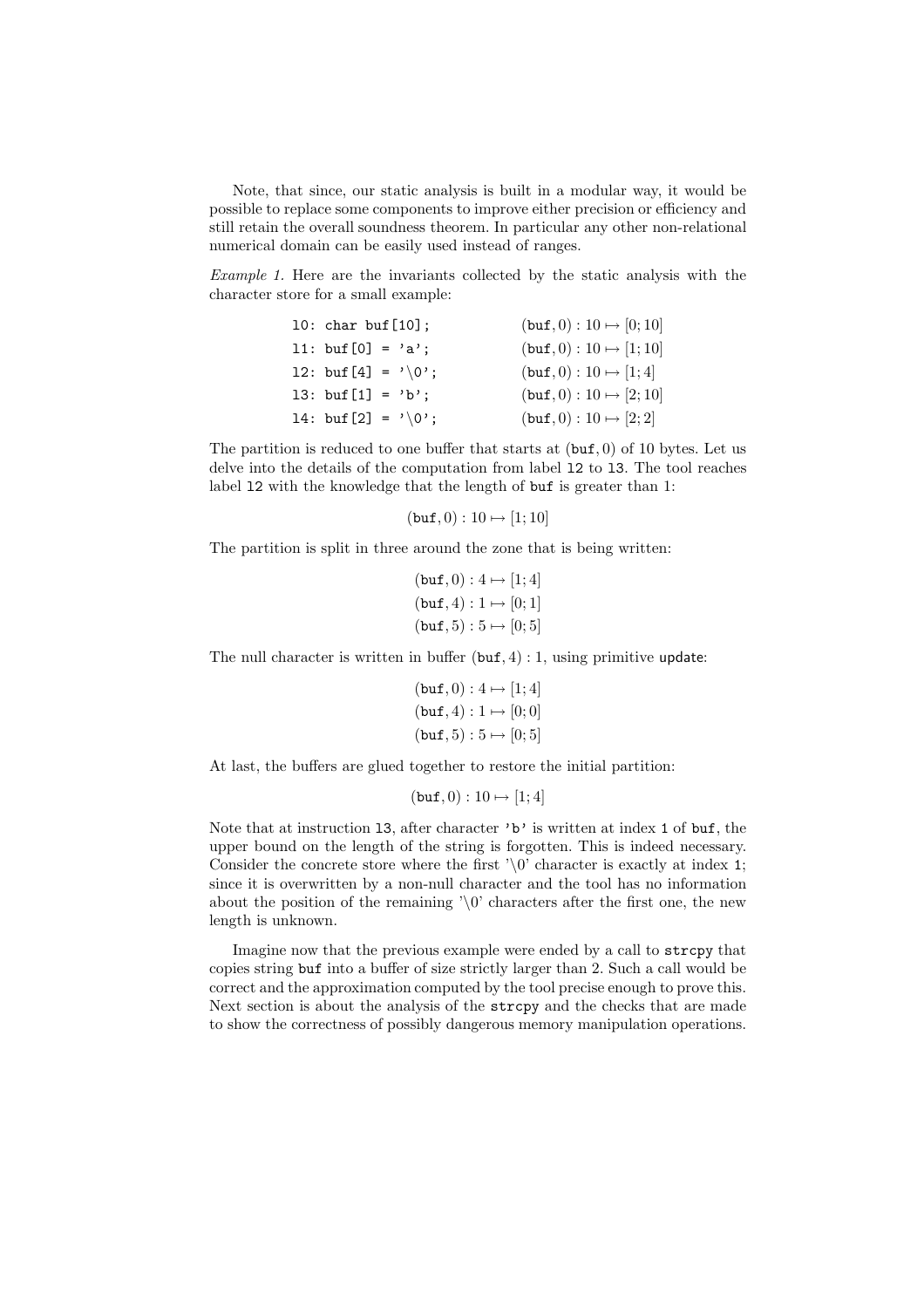$\mathsf{strlen}(S,A) =$  $\sqrt{2}$  $\int$  $\downarrow$  $\perp_{\mathbb{Z}}$  if  $S = \perp \vee A = \perp_{\mathbb{A}}$  $\varPhi S((x,o):m)\setminus \{m\}$   $A=(x,[o;o])\wedge m=$  allocsz $_{\mathcal A}(x,o)$ weakstrlen $(S, b)$  if  $A = (x, O) \wedge b = \text{tobuff}(A)$  $[0; +\infty]$  otherwise strcpy $(S, A, \perp) = \perp$  $\mathsf{strcpy}(S, A, [l; u]) =$  $\sqrt{2}$  $\int$  $\downarrow$ ⊥ if  $S = \perp \vee A = \perp$ <sub>A</sub>  $\eta(\Phi S[(x, o): m \mapsto [l; m - 1]])$  if  $A = (x, [o; o]) \wedge m = \min(u + 1, \text{allowsz}_{\mathcal{A}}(x, o))$  $\eta({\mathsf{weak}}\mathsf{strcpy}(S, b, [l; u])) \qquad\qquad\text{if}\ A = (x,O) \land b = \textsf{tobuff}(A) \land b \subseteq \mathcal{A}$ universe $(\pi)$  otherwise

$$
\text{weakstrlen}(S, X) = \bigvee \{ \Phi S(a : m) \setminus \{m\} \mid a \in X \land m = \text{allocsz}_{\mathcal{A}}(a) \}
$$
\n
$$
\text{weakstrcpy}(S, a : n, [l; u]) = \Phi S[a : m \mapsto \Phi S(a : m) \times [l; m - 1]]
$$
\n
$$
\text{where } m = \min(u + n, \text{allocsz}_{\mathcal{A}}(a))
$$

Fig. 6. Abstract string length and string copy

## 4 String copy

#### 4.1 Concrete semantics

The syntax of commands is enriched with  $\text{strcpy}(e_1, e_2)$ . This call copies the string pointed to by pointer  $e_2$  into the buffer starting in  $e_1$ :

$$
\mathcal{C}\{\text{strcpy}(e_1, e_2)\}\sigma = \left\{\n\begin{array}{l}\n\sigma[\text{at } j \mapsto \sigma(a_2 \boxplus j)]_{0 \leq j \leq l} \mid a_1 \in \mathcal{L}\{\text{*}e_1\} \sigma \wedge n_1 = \text{allocsz}_{\mathcal{A}}(a_1) \\
a_2 \in \mathcal{L}\{\text{*}e_2\} \sigma \wedge n_2 = \text{allocsz}_{\mathcal{A}}(a_2) \\
l = \text{strlen}_{\sigma}(a_2 : n_2) \wedge l \neq n_2 \wedge l < n_1\n\end{array}\n\right\}
$$

In the previous equation allocsz $(a)$  denotes the number of bytes that are allocated starting from address  $a$ . The source buffer denoted by  $e_2$  should contain a valid string, i.e. there should be some  $\sqrt{0}$  character before the end of the allocated source memory zone. In other words, the length  $l = strlen_{\sigma}(a_2 : n_2)$  of the string should be different from  $n_2$ . Additionally, l should be smaller than the size  $n_1$  of the destination buffer. Otherwise, there is not enough space to copy the entire string and, according to this semantics, the program halts.

## 4.2 Abstract semantics

In the abstract world, strcpy is performed in two phases:

$$
\mathcal{C}[\![\texttt{strcpy}(e_1,e_2)]\!]\bm{S} = (\bm{S}_{\mathbb{Z}},\bm{S}_{\mathbb{P}},\texttt{strcpy}(\bm{S}_{\mathbb{C}},\mathcal{L}[\![*e_1]\!] \bm{S},\texttt{strlen}(\bm{S}_{\mathbb{C}},\mathcal{L}[\![*e_2]\!] \bm{S})))
$$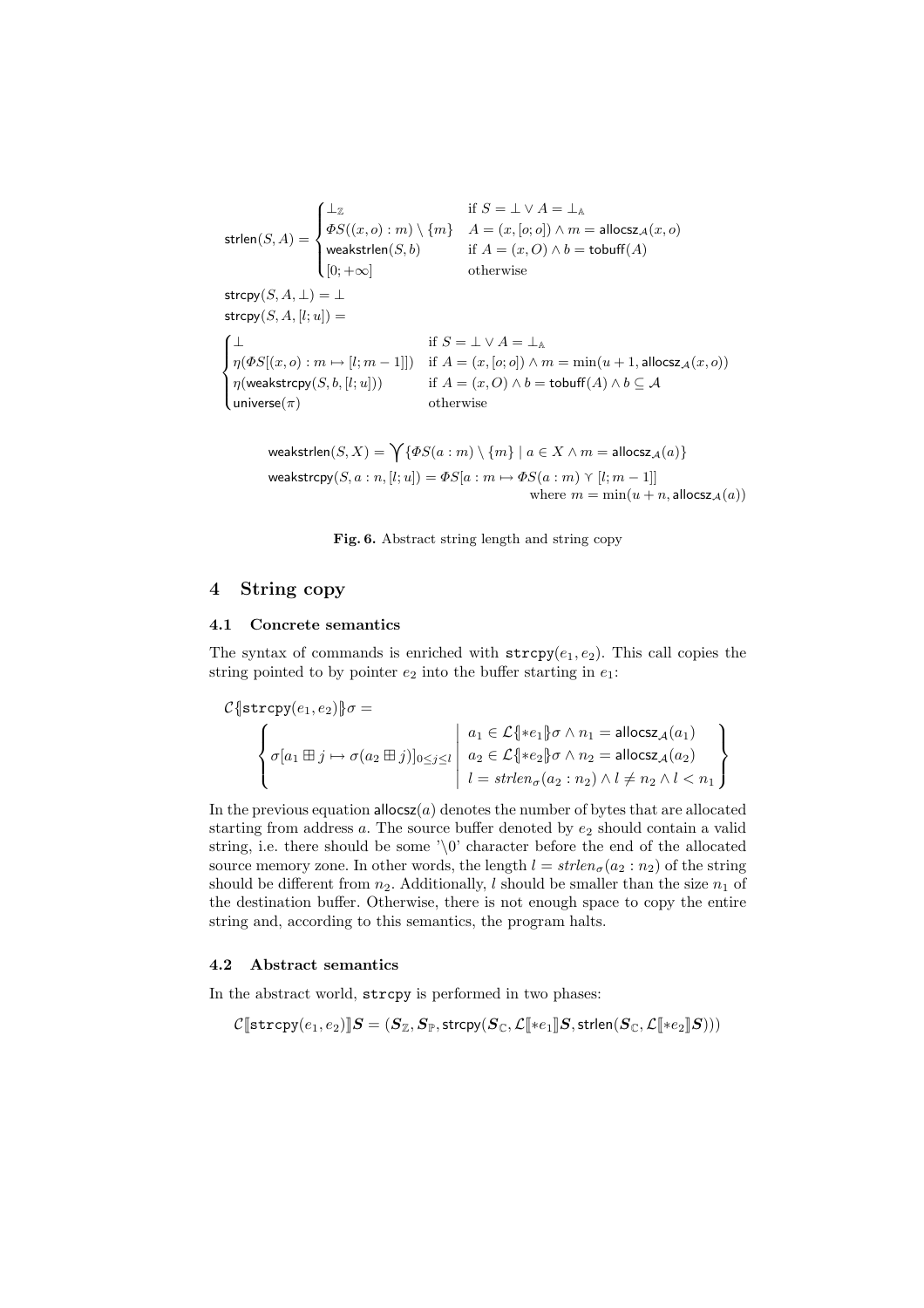Both phases are defined in figure 6. First, strlen retrieves the length of the source string. When the address a of the source string is exactly known, it reads the information associated with the buffer that starts from  $a$  and goes until the first non-allocated address  $a \boxplus m$ . The length m represents the case when no null character is found before the end of the buffer. This case would halt the program and is thus eliminated from the result. Then, primitive strcpy updates the destination buffer with the new abstract length. When the destination address a is precisely known, the information is replaced by the new abstract length bounded by the size of the source zone. When the possible destination addresses are contained in a buffer  $(a : n)$ , weakstropy merges the previous length with interval  $[l; u + n - 1]$  bounded by the size of the destination zone. The lower bound  $l$  corresponds to the case when the smallest string is copied to  $a$ . The upper bound  $u + n - 1$  corresponds to the case when the longest string is copied to  $a \boxplus (n-1)$ . Notice how both primitives make extensive use of the algorithm  $\Phi$  to change partitions. They satisfy conditions:

$$
\left\{ l \mid \begin{array}{l} \sigma \in \gamma(S) \land a \in \gamma_{\mathbb{A}}(A) \land n = \text{allocsz}_{\mathcal{A}}(a) \\ l = \text{strlen}_{\sigma}(a:n) \land l \neq n \end{array} \right\} \subseteq \gamma_{\mathbb{Z}}(\text{strlen}(S, A))
$$

$$
\left\{ \sigma[a \boxplus j \mapsto c_{j}]_{0 \leq j \leq l} \middle| \begin{array}{l} \sigma \in \gamma(S) \land a \in \gamma_{\mathbb{A}}(A) \land l \in \gamma_{\mathbb{Z}}(L) \\ n = \text{allocsz}_{\mathcal{A}}(a) \land l < n \\ \forall 0 \leq j < l : c_{j} \neq \text{'} \backslash 0 \land c_{l} = \text{'} \backslash 0 \end{array} \right\} \subseteq \gamma(\text{strcpy}(S, A, L))
$$

This ensures the soundness of the abstract string copy with respect to its concrete counterpart. Theorem 1 still holds.

#### 4.3 Checks

Information gathered by the static analysis is used to check that all potentially dangerous memory manipulations are safe. A predicate is applied to the abstract value computed for the arguments of each operation. If the predicate does not hold, then the tool has insufficient information to conclude the operation is safe. and it emits a warning. We present three such predicates<sup>1</sup>:

– Buffer overflows: when accessing an array of size n at any index in  $\gamma_{\mathbb{Z}}(I)$ , the index should be within bounds:

$$
\mathsf{check}_{[]}(I, n) = (0 \le \min(I)) \land (\max(I) < n)
$$

– Pointer overflows: when dereferencing a pointer P to a data of type  $\tau$ , the pointer should be within the referenced zone:

 $\mathsf{check}_*((A, I, N), \tau) = (0 \le \min(I)) \wedge (\max(I) + \mathsf{sizeof}(\tau) \le \min(N))$ 

 $^1$  all abstract arguments are suppose to be different from  $\bot.$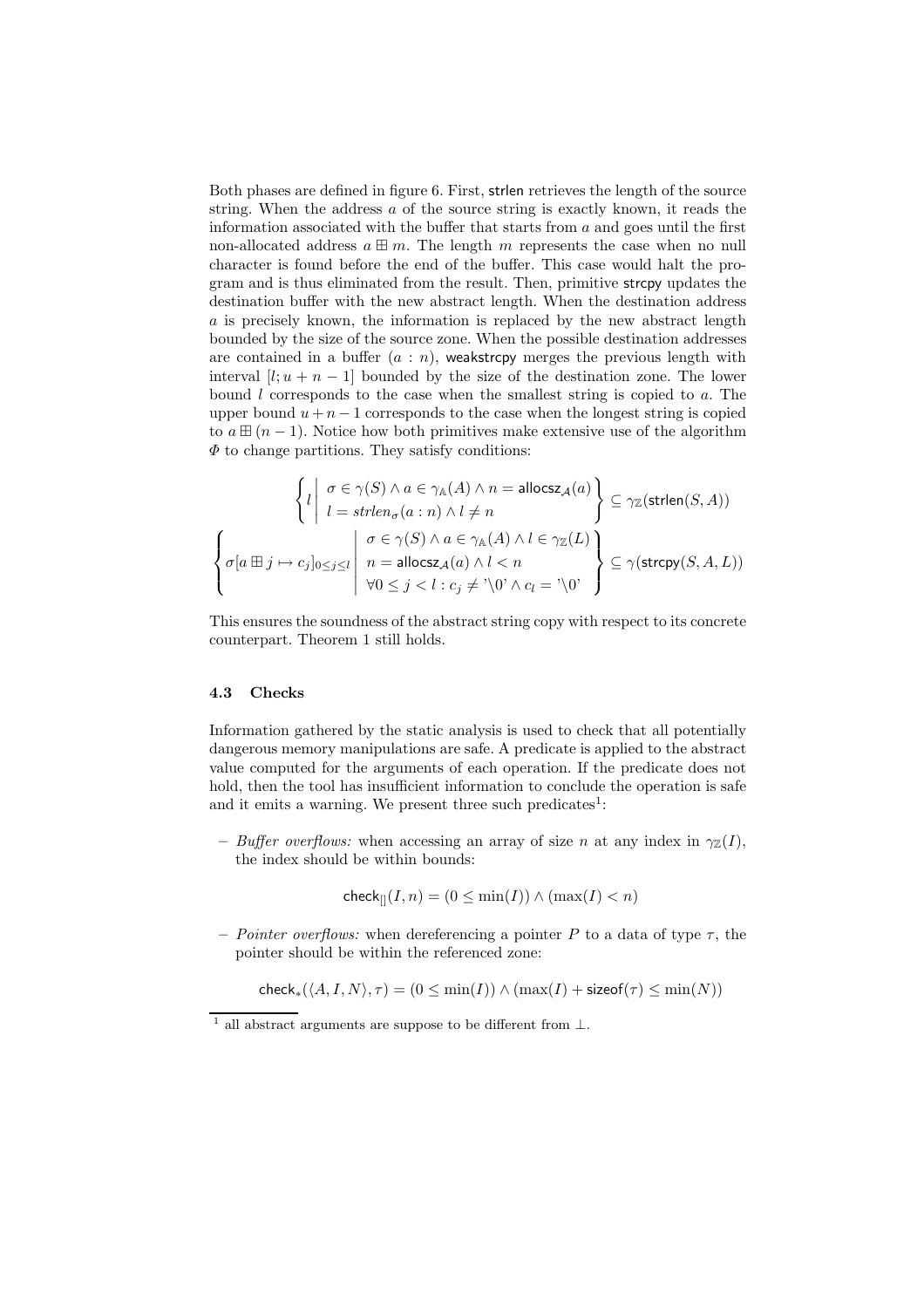– String buffer overflows: when copying a string of length l in  $\gamma_{\mathbb{Z}}(L)$  from a source address a in  $\gamma_{\mathbb{A}}(x,0)$  to some destination address a' in  $\gamma_{\mathbb{A}}(y,0')$ , there should be a null character before the end of the allocated memory starting in  $a$  and there should be at least  $l$  bytes of allocated memory from  $a'$ :

 $\mathsf{check}_{\{0\}}(S,(x,O),(y,O'),L) =$ tobuff $(x, 0) \subseteq A \land a = (x, \max(0)) \land m = \text{allocsz}_{\mathcal{A}}(a) \land m \notin \Phi S(a : m)$  $\wedge$  tobuff $(y, O') \subseteq \mathcal{A} \wedge \max(L) < \mathsf{allocsz}_{\mathcal{A}}(y, \max(O'))$ 

## 5 Experiments

The static analysis was implemented in OCaml [16]. It uses CIL [18] as front-end. A simplification phase is applied to the CIL output to get to our kernel language. The analysis then propagates the abstract store following the structure of the code. Loops are dealt with simple fixpoint computation algorithms. Some loops are unfolded in order to improve precision. Once computations have stabilized, an ultimate pass checks potentially dangerous operations and emits warnings. Excluding CIL, the whole source code totals approximately 4000 lines of code.

The design of this static analysis was constantly lead by software most similar to what is found on actual aeronautical products. It is interesting to note that, in these case studies, approximately  $60\%$  of calls to  $\text{strcpy}$  have a constant string as source argument. Another 25% are called with a source buffer that is initialized with a constant string. Experiments were performed on small benchmarks from this software base. We sometimes had to manually remove union types which are not handled by this analysis. Among others, all 63 calls to strcpy in a 3000 lines of code program were successfully checked. Here is a small example that embodies some of the more difficult cases the tool had to process:

| typedef struct {     | int main() $\{$                                      |
|----------------------|------------------------------------------------------|
| $char* f$ ;          | s a[2][2];                                           |
| $\}$ s:              | $s*$ ptr = $(s*)$ &a[1];                             |
| char buf $[10]$ ;    | $init(pt)$ ;                                         |
|                      | $ptr = (s*)$ & a [0];                                |
| void init( $s*$ x) { | $\text{strcpy}(a[1][1].f, \text{ "strcpy ok"});$     |
| $x[1]$ .f = buf;     | $\text{strcpy}(a[1][1].f, \text{ "strcpy not ok");}$ |
|                      |                                                      |

} } The tool flags the second call to strcpy. Since it knows variable x and &a[1] are aliased, it deduces that a[1][1].f has size 10 and doesn't emit any warning for the first call. This example demonstrates that the integration of several C features in one tool are necessary to obtain sufficient precision.

## 6 Related work

The detection of buffer overflows in C programs is an active field of research and various approaches have been proposed.

Fuzzing is a testing technique that consists in hooking a random generator to the inputs of a program. If the program crashes then defects may be uncovered.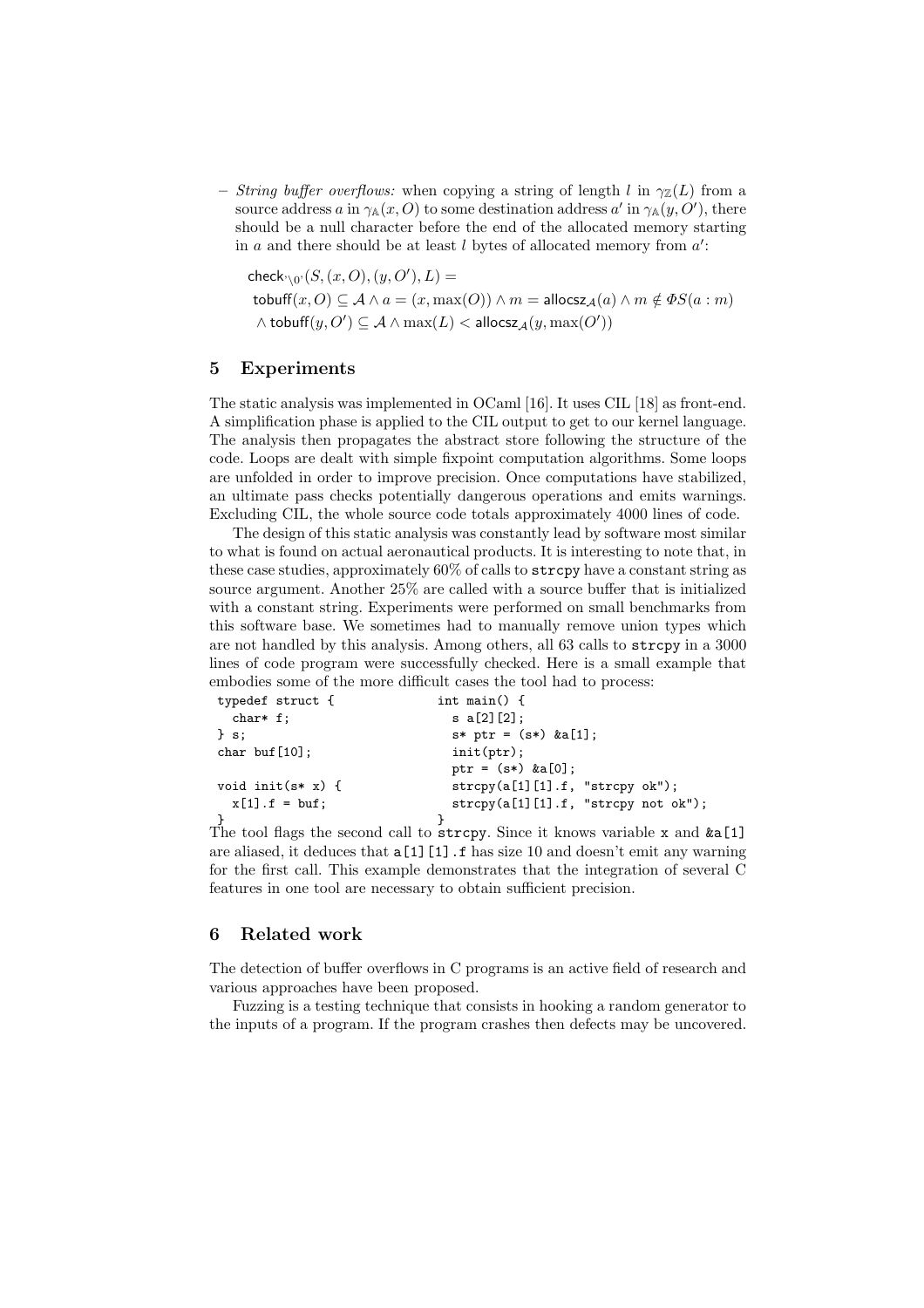Smart fuzzing tools take advantage of the network protocols [1, 3] or file formats [23] expected by the software in order to exercise the code in more depth. However, testing can usually not be exhaustive. Tools like StackGuard [8], ProPolice [2], CRED [20] and other [28] are C compiler's extension that implement runtime protection mechanisms. For instance, StackGuard uses a canary to detect attacks on the stack. Unfortunately, these techniques incur a non negligible overhead: either by slowing down execution or using up memory. Light static analyzes may remove unnecessary checks and improve performances [17]. In the end, all these techniques just turn buffer overflows into denial-of-service attacks.

Static analyses can detect defects before execution of the code. Several tools  $[27, 25, 4, 15, 11, 30, 26, 12]$  sacrifice soundness to scalability or efficiency. Unsound tools include fast and imprecise lexical analyzer such as ITS4 [25]. BOON [26] and [12] both translate the verification problem into an integer constraint problem but ignore potential aliasing. Soundness is clearly mandatory in our context. ASTREE [7], Airac [14], CGS [24] are all sound tools based on abstract interpretation that aim at detecting all runtime errors in C code. ASTREE focuses on control command software without pointers, Airac on array out of bounds and CGS on dynamic memory manipulation. These approaches do not have any special treatment for strings, which is a potential source of imprecision in our case. CSSV [9] and the analysis of [22] are most close to our work. Like us, both adopt the abstraction pioneered in [26] of strings by their possible lengths. Unlike us, they use the expensive numerical domain of polyhedra. They handle dynamic allocation. Instead of incorporating value and pointer analysis together, both perform the pointer analysis separately. CSSV then translates the C program into an integer program. It needs function level annotations to produce precise results during a whole program analysis. CSSV can handle union types, albeit in a very imprecise way: each memory location has a size and any assignments of a value of different size sets the location to unknown. Interestingly, the abstraction in [22] associates the length of strings to pointers, rather than to the buffer where the string is stored. It seems difficult to extend the formalism in order to deal with more language features. In particular, two pointers are aliased when they have the same base address and length. This condition is clearly too restrictive and prevents the handling of multi-dimensional arrays or cast operations.

## 7 Conclusion

We have designed and implemented a new static analysis to check the correctness of all memory manipulations in C programs. It integrates several analysis techniques to handle pointers, structures, multi-dimensional arrays, some kinds of casts and strings. The analysis of strings is made as simple as possible thanks to transport operators that let tune the granularity of the abstraction. First experimental results are extremely promising, and the abstraction seems adequate to prove actual case studies correct. Further work will explore the semantics and abstractions necessary to deal with C union types with much precision.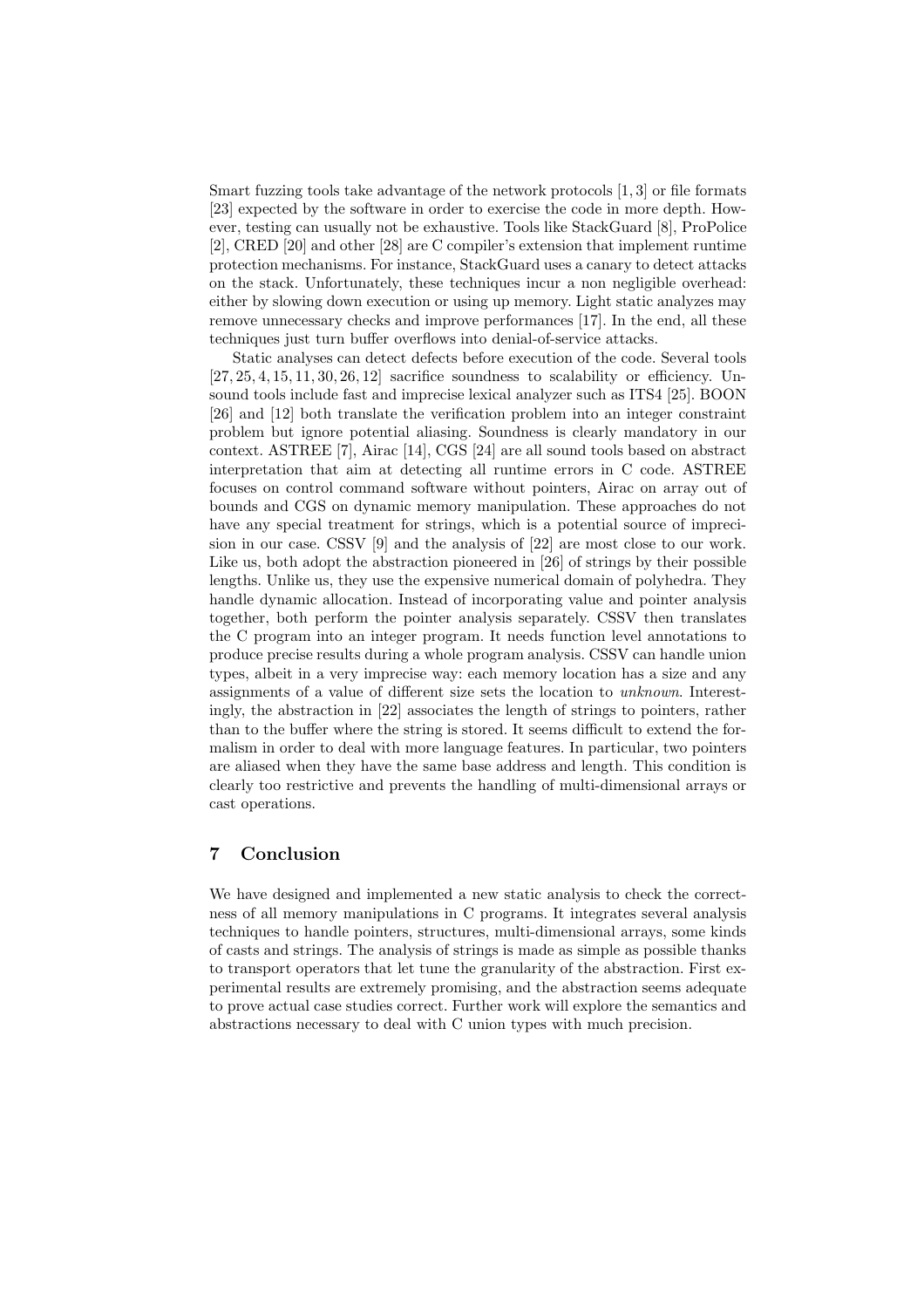## References

- 1. Dave Aitel. The advantage of block-based protocol analysis for security testing. Technical report, Immunity,Inc., 2002.
- 2. A. Baratloo, N. Singh, and T. Tsai. Transparent run-time defense against stack smashing attacks. In Proceedings of the USENIX Annual Technical Conference, 2000.
- 3. Philippe Biondi. Scapy. http://www.secdev.org/projects/scapy/.
- 4. B. Chess. Improving computer security using extended static checking. In IEEE Symposium on Security and Privacy, 2002.
- 5. P. Cousot and R. Cousot. Abstract interpretation: a unified lattice model for static analysis of programs by construction or approximation of fixpoints. In Conference Record of the 4th ACM Symposium on Principles of Programming Languages. ACM Press, 1977.
- 6. P. Cousot and R. Cousot. Constructive versions of Tarski's fixed point theorems. Pacific Journal of Mathematics, 81(1), 1979.
- 7. P. Cousot, R. Cousot, J. Feret, L. Mauborgne, A. Miné, D. Monniaux, and X. Rival. The ASTRÉE Analyser. In Proceedings of the European Symposium on Programming, volume 3444 of Lecture Notes in Computer Science. Springer, 2005.
- 8. C. Cowan and al. StackGuard: Automatic adaptive detection and prevention of buffer-overflow attacks. In Proceedings of the 7th USENIX Security Symposium. USENIX Association, 1998.
- 9. Nurit Dor, Michael Rodeh, and Mooly Sagiv. CSSV: towards a realistic tool for statically detecting all buffer overflows in C. In Proceedings of the ACM SIGPLAN 2003 conference on Programming language design and implementation. ACM Press, 2003.
- 10. Mark W. Eichin and Jon A. Rochlis. With microscope and tweezers: An analysis of the internet virus of november 1988. In Proceedings of the 1989 IEEE Symposium on Security and Privacy. IEEE Computer Society Press, 1989.
- 11. David Evans and David Larochelle. Improving security using extensible lightweight static analysis. IEEE Software, 19(1), 2002.
- 12. Vinod Ganapathy, Somesh Jha, David Chandler, David Melski, and David Vitek. Buffer overrun detection using linear programming and static analysis. In Proceedings of the 10th ACM conference on Computer and communications security. ACM Press, 2003.
- 13. Erich Haugh and Matthew Bishop. Testing C programs for buffer overflow vulnerabilities. In Proceedings of the Network and Distributed System Security Symposium. The Internet Society, 2003.
- 14. Yungbum Jung, Jaehwang Kim, Jaeho Shin, and Kwangkeun Yi. Taming false alarms from a domain-unaware C analyzer by a bayesian statistical post analysis. In Static Analysis, 12th International Symposium, volume 3672 of Lecture Notes in Computer Science. Springer, 2005.
- 15. D. Larochelle and D. Evans. Statically detecting likely buffer overflow vulnerabilities. In Proceedings of the 10th USENIX Security Symposium, 2001.
- 16. X. Leroy, D. Doliguez, J. Garrigue, D. Rémy, and J. Vouillon. The Objective Caml system release 3.06, documentation and user's manual. Institut National de Recherche en Informatique et en Automatique (INRIA), 2002.
- 17. George C. Necula, Jeremy Condit, Matthew Harren, Scott McPeak, and Westley Weimer. CCured: type-safe retrofitting of legacy software. ACM Transactions Programming Languages and Systems, 27(3), 2005.